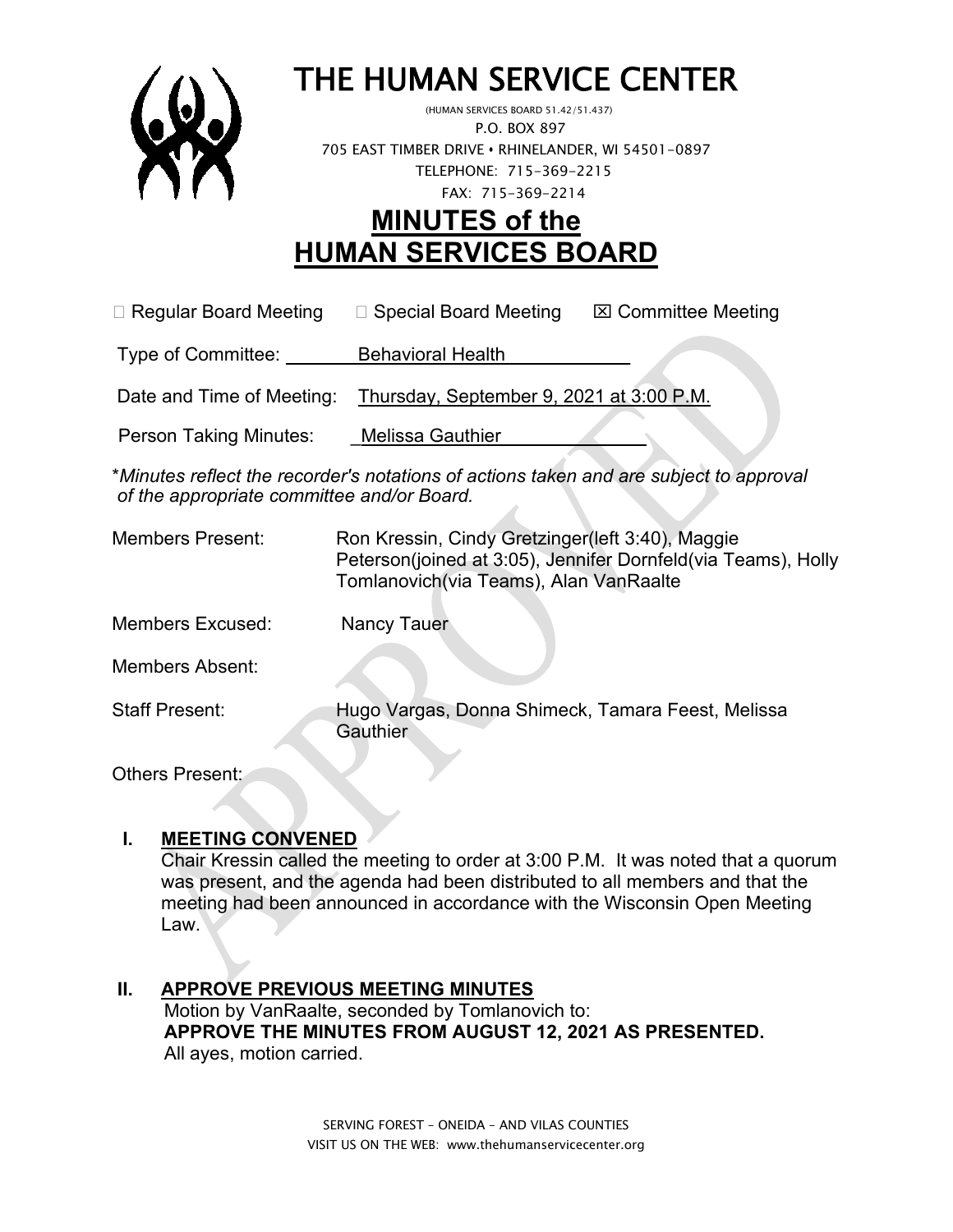#### **III. SUPPLEMENTAL GRANTS**

Shimeck reported to the committee that HSC was informed of two supplemental grants that required applications. Shimeck reported to the committee that she and Haselton worked on the applications along with input from Feest to get the applications submitted before the deadlines. Both grants are for March 15, 2021 to March 14, 2022. The first grant is the Mental Health Services Block Grant Supplemental Awards – Coronavirus Response and Relief Supplemental Appropriations Act and is to be used to provide community mental health services and address unmet needs or gaps in services arising from the COVID-19 pandemic and is in the amount of \$39,174. The second grant is the Substance Abuse Prevention and Treatment Block Grant Supplemental Awards – Coronavirus Response and Relief Supplemental Appropriations Act that is to address substance use disorder needs impacted or exacerbated by the COVID-19 pandemic by supporting prevention, treatment and recovery services and is in the amount of \$97,420. Feest reported that HSC plans to use the grant dollars to hire limited term employees and work with Nicolet College with their students in the Human Services program to provide interim services. Motion By VanRaalte, second by Tomlanovich to:

#### **APPROVE BOTH GRANTS AS SUBMITTED AND FORWARD TO ADMINISTRATION COMMITTEE FOR APPROVAL.**

All ayes, motion carried.

#### **IV. VACANCY AND RECRUITMENT UPDATE**

Vargas reported that there are currently 3 open positions in the Behavioral Health department. There is an opening for a CCS Service Facilitator position and an interview is set up for a candidate. A Mental Health Technician position is open, but there are no plans on filling it at this time and also today was one of the Outpatient Therapist's last day. HSC is currently recruiting for the Outpatient Therapist position as well, but this position is difficult to fill due to a lack of providers in the state.

#### **V. COMMUNITY ENGAGEMENT UPDATE**

Shimeck updated the committee on recent community engagement efforts. Shimeck reported that Bridget Plautz, HSC's Emergency Services Coordinator, presented at the Northern Regional Crisis Grant meeting on August 26, 2021 the Orientation and Training that she developed for the Emergency Services staff. Shimeck reported that Bridget did very well, and response was very good with many counties asking if Bridget was willing to share the resources she has created.

Shimeck reported that HSC continues to participate in the Social Services joint staffing meetings. Oneida County meets on a regular basis and Forest County does not have as many clients in common, so meetings are scheduled as needed. Shimeck also reported that Vargas has taken the lead with Forest County Social Services joint meetings. Shimeck reported that Vilas County Social Services has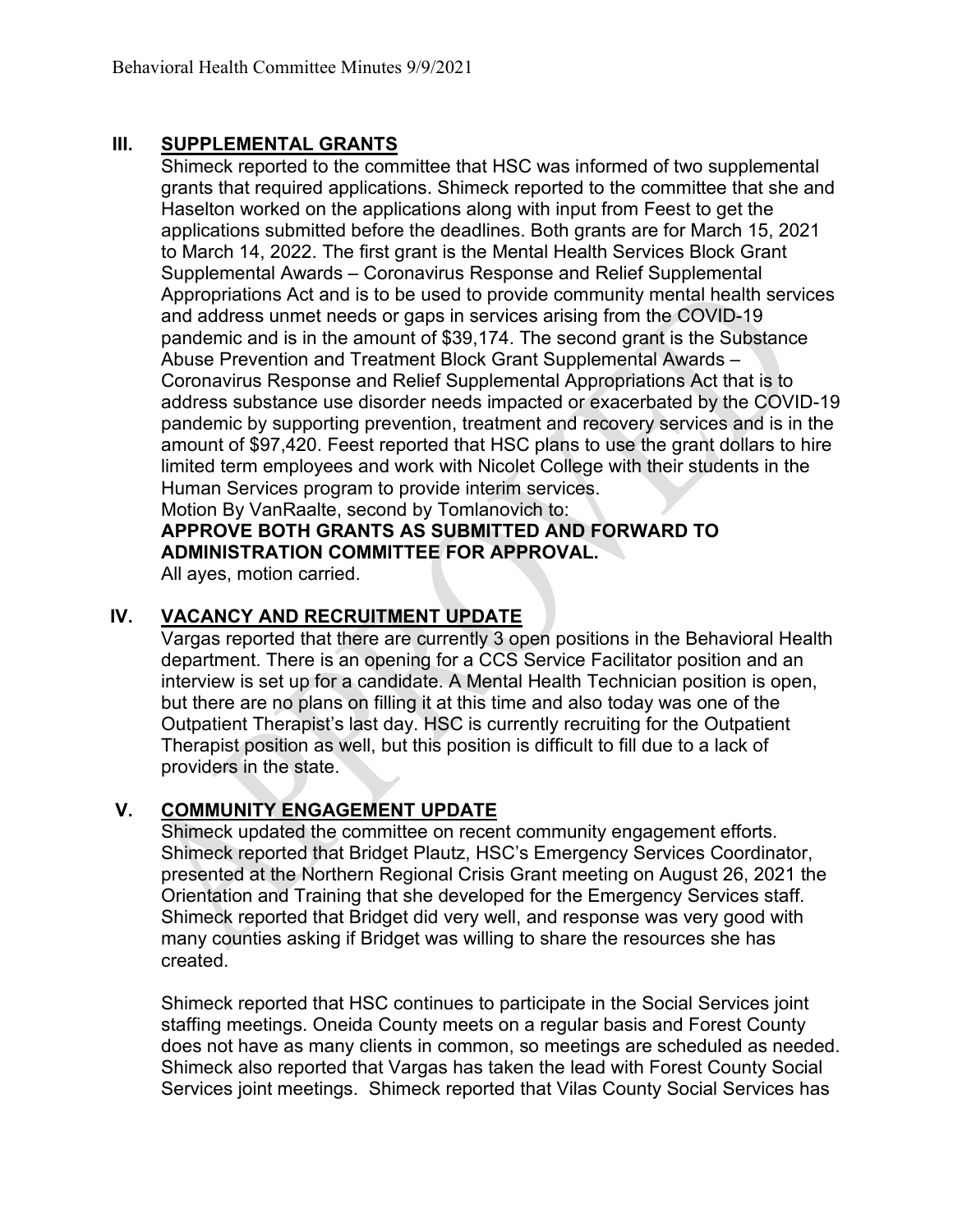been very busy with the Family First training, and she is waiting to hear from them for dates to schedule a meeting.

Shimeck also reported that HSC continues to have a presence virtually in the branch offices and to date 2 referrals have been received from Vilas County and Forest County has made 4 referrals since January. Shimeck reported that Roberta Marcus, HSC's AODA Therapist, has done an informal poll of her Vilas County clients to see if they would be interested in meeting in Eagle River at the branch office at Vilas County Department of Social Services. Marcus has reported that many clients have reported that they would feel uncomfortable meeting at the Department of Social Services.

Shimeck reported that the Northwoods COPE Coalition is working with several local coffee shops on a coffee sleeve campaign for National Suicide Prevention week. Shimeck reported that WXPR and Channel 12 would be reporting on the event.

Shimeck also reported that she continues to be present at the Oneida County AODA Coalition monthly meetings and currently they are working on advertising for the Drug Take Back Event that is scheduled in October.

Vargas reported that Vilas County CST was allowed one committee member be involved in the Back-to-School night due to COVID restrictions, but it was a successful event allowing parents to receive an overview of services that would be available to their children. Vargas reported that the feedback from the parents suggested there is interest in parent training.

Shimeck reported that staff members from the Birth to 3 program, CCS program, and Early head Start Home Visitor program were at the MHLT open house and several parents came up and received information on the programs available.

#### **VI. COMPREHENSIVE COMMUNITY SERVICES UPDATE**

Vargas reported that there are currently 58 clients enrolled in CCS and the program continues to receive many referrals. Vargas reported that we are continuing to try and increase contracted providers in this program to meet the needs of the clients, including Recreational Therapy and Occupational Therapy. Vargas reported that the CCS team and CLTS team continue to collaborate to identify barriers and opportunities for the clients that are dually enrolled in the programs.

Vargas reported that there have been meetings with Caravel and Aspirus to brainstorm opportunities for clients that have an autism diagnosis. Aspirus notified the CCS team that they have hired a BCBA and would like to discuss possibilities for meeting needs in the community.

Vargas reported that he has been invited to become a member of the Children Come First Advisory Committee. The CCFAC lobbies and advises WI legislators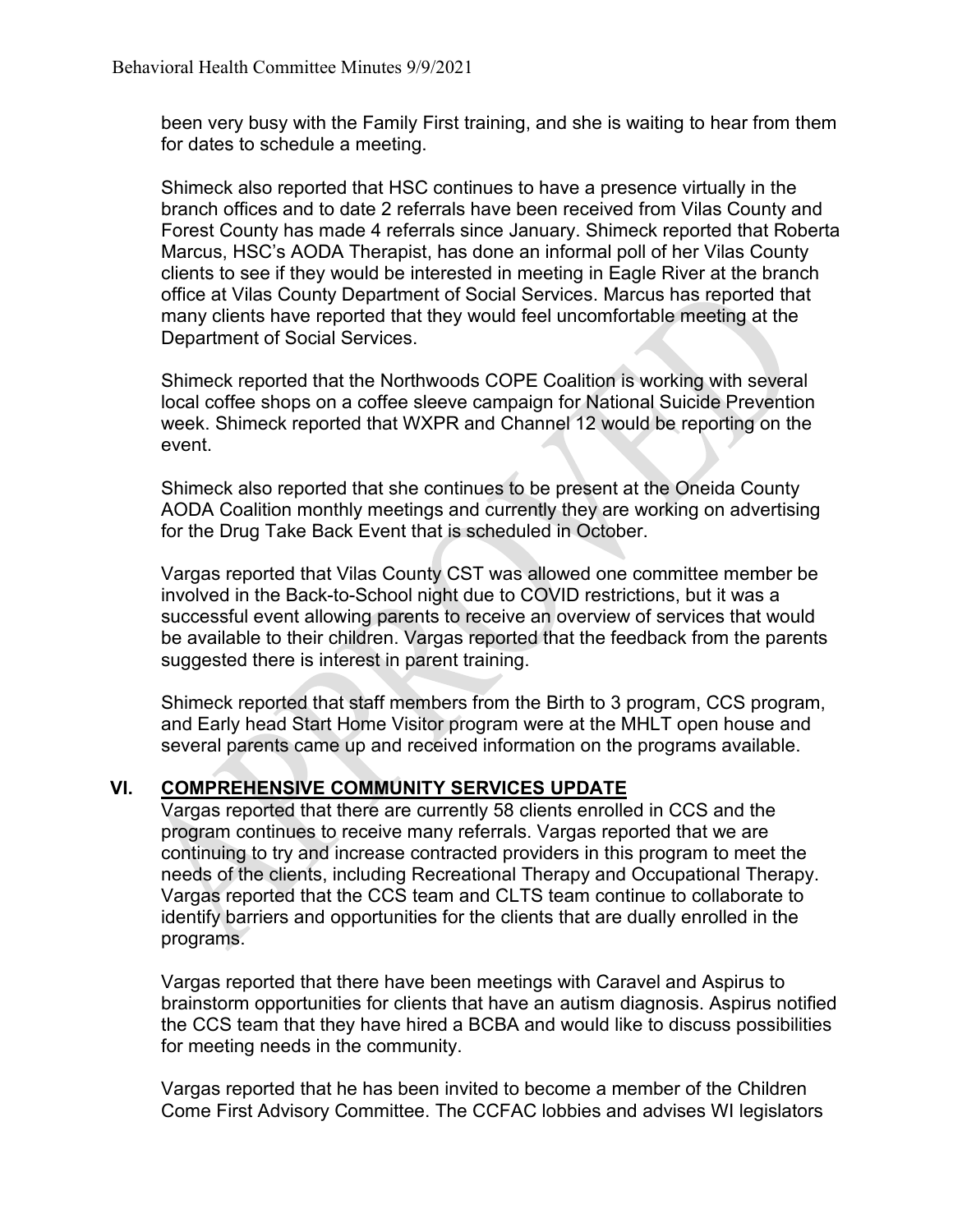on matters related to child welfare, developmental disability services and mental health services, particularly for dually enrolled children.

#### **VII. COMMUNITY SUPPORT PROGRAM UPDATE**

Vargas provided a CSP update. Vargas reported that Tami Erickson, the Outpatient dually credentialed therapist, is going to begin working with the CSP team and clients now that Heather Mikkelson is no longer here. Tami will see clients for Mental Health Outpatient services and Kirsten Carlson, Behavioral Health Clinical Coordinator, will also have the ability to see some clients as needed. The Mental Health Techs continue to work with clients in the field. Vargas reported there are currently 24 clients enrolled in this program.

# **VIII. OUTPATIENT CLINIC UPDATE**

Shimeck reported that there are currently 160 clients being seen through the AODA Outpatient Clinic, 192 in OWI, and 326 clients in Mental Health Outpatient Clinic. Shimeck reported that the outpatient clinic is continuing to audit their files. Shimeck reported that she worked with Heather Mikkelson on transition planning for all of her clients. Some clients have transferred to Tami Erickson, HSC's other Mental Health therapist, some transferred to CCS contracted therapists, some transferred to other agencies and others have been closed.

# **IX. EMERGENCY SERVICES UPDATE**

Shimeck reported that there are 112 clients currently in ESP. Shimeck reported that due to staff loss, the ESP staff have experienced some stress and concern in regard to having to work more on call shifts. Shimeck reported that the ESP staff worked together to brainstorm ideas and came up with a staggered work shift through August to help absorb some of the on-call shifts to help ease the burden.

Feest reported that she had a meeting with the Vilas County jail administrator and Vilas County Sheriff in regard to the removal of inmates from suicide watch. Feest reported that they discussed the responsibilities of each department, and that HSC is not able to remove inmates from suicide watch. Feest reported working on trying to set up an MOU between HSC, Vilas County jail and the crisis line to provide support to inmates and staff. Shimeck reported that a meeting with Forest County jails still needs to be set up.

Shimeck reported that the Northern Regional Crisis Grant may no longer be used to pay for the crisis line starting for 2022. In 2019 and 2020, HSC paid \$7,808 and \$6,781 for the crisis grant and the Crisis Grant paid the rest. The expected cost for HSC in 2022 for the crisis line will be between \$45,000-\$60,000.

#### **A. STATE HOSPITAL RATE INCREASE**

Shimeck reported that HSC received a memo from the Division of Care and Treatment informing HSC that beginning October 1, 2021, there will be a 5% rate increase from \$1,174 per day to \$1,233 per day for Mendota Mental Health Institute and Winnebago Mental Health Institute.

#### **B. EMERGENCY SERVICES REPORT**